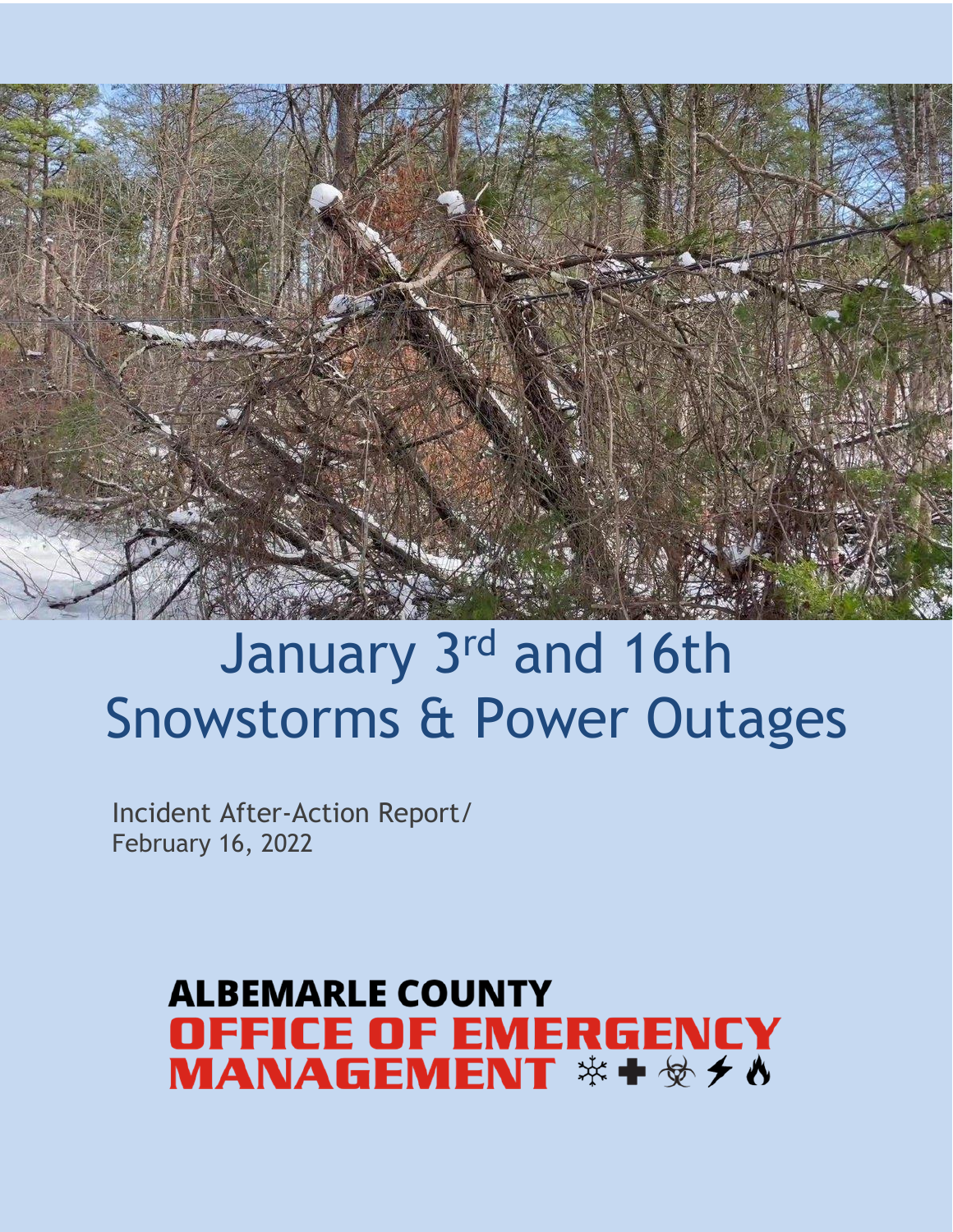# **Incident Overview**

|                   | <b>Incident Name</b>                                                        | January 3rd & 10 <sup>th</sup> 2022 Snowstorm and Power Outages                                                                                                                                                                                                                                                                                                                                                                                                                                                                                                                                                                                                                                                                                                                                                                                                                                                                             |
|-------------------|-----------------------------------------------------------------------------|---------------------------------------------------------------------------------------------------------------------------------------------------------------------------------------------------------------------------------------------------------------------------------------------------------------------------------------------------------------------------------------------------------------------------------------------------------------------------------------------------------------------------------------------------------------------------------------------------------------------------------------------------------------------------------------------------------------------------------------------------------------------------------------------------------------------------------------------------------------------------------------------------------------------------------------------|
|                   | <b>Response</b><br><b>Dates</b>                                             | $1/3/2022 - 1/17/2022$                                                                                                                                                                                                                                                                                                                                                                                                                                                                                                                                                                                                                                                                                                                                                                                                                                                                                                                      |
|                   | Date of<br>Jurisdiction's<br><b>Emergency</b><br><b>Declaration</b>         | Saturday January 15th, 2022                                                                                                                                                                                                                                                                                                                                                                                                                                                                                                                                                                                                                                                                                                                                                                                                                                                                                                                 |
|                   | <b>Type</b>                                                                 | Real-World Incident                                                                                                                                                                                                                                                                                                                                                                                                                                                                                                                                                                                                                                                                                                                                                                                                                                                                                                                         |
|                   | <b>Jurisdiction</b>                                                         | Albemarle County (VA)                                                                                                                                                                                                                                                                                                                                                                                                                                                                                                                                                                                                                                                                                                                                                                                                                                                                                                                       |
|                   | <b>Scope</b>                                                                | January 3rd:<br>Snowfall: An average of about 8" throughout the County. The snow was<br>very heavy and wet. This coupled with high winds toppled trees and<br>powerlines throughout much of the Region and State.<br>County customers without power: Approximately $38,300 \text{ } \textcircled{} 1300 \text{ on }$<br>1/3. Approximately 72 hours later 21,807 customers remained without<br>power (17,775 were customers of Dominion Va Power). There are<br>55,350 total power customers within Albemarle County all served by 4<br>power companies (46,000 of those are Dominion customers).<br>January 16 <sup>th</sup> :<br>A storm was predicted for 1/16 with similar results including<br>widespread power outages. Though the County planned for a repeat of<br>the 1/3 storm and its aftermath the 1/16 storm did not result in heavy<br>wet snow pulling down trees and powerlines causing widespread and<br>extended outages. |
|                   | <b>Mission</b><br>Area(s)                                                   | Protection, Response, Recovery                                                                                                                                                                                                                                                                                                                                                                                                                                                                                                                                                                                                                                                                                                                                                                                                                                                                                                              |
| Core<br>Page $ 2$ | <b>Capabilities</b><br>(check a<br>minimum of<br>four Core<br>Capabilities) | <b>Critical Transportation</b><br><b>Mass Search and Rescue</b><br>$\mathsf{X}$<br>Environmental Response/Health and Safety<br><b>Fatality Management Services</b><br><b>Health and Social Services</b><br>X.<br>Logistics and Supply Chain Management<br><b>Mass Care Services</b><br>X.                                                                                                                                                                                                                                                                                                                                                                                                                                                                                                                                                                                                                                                   |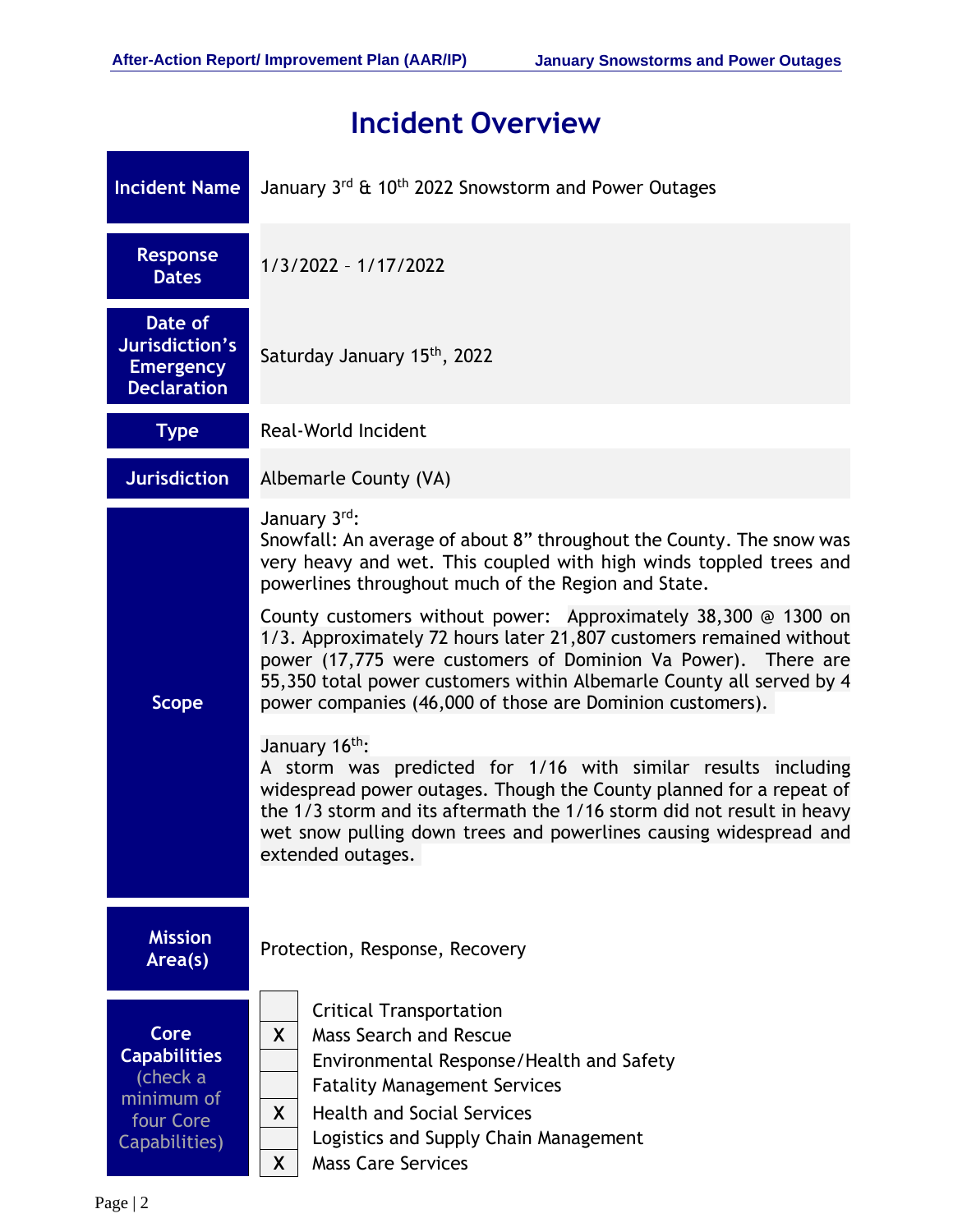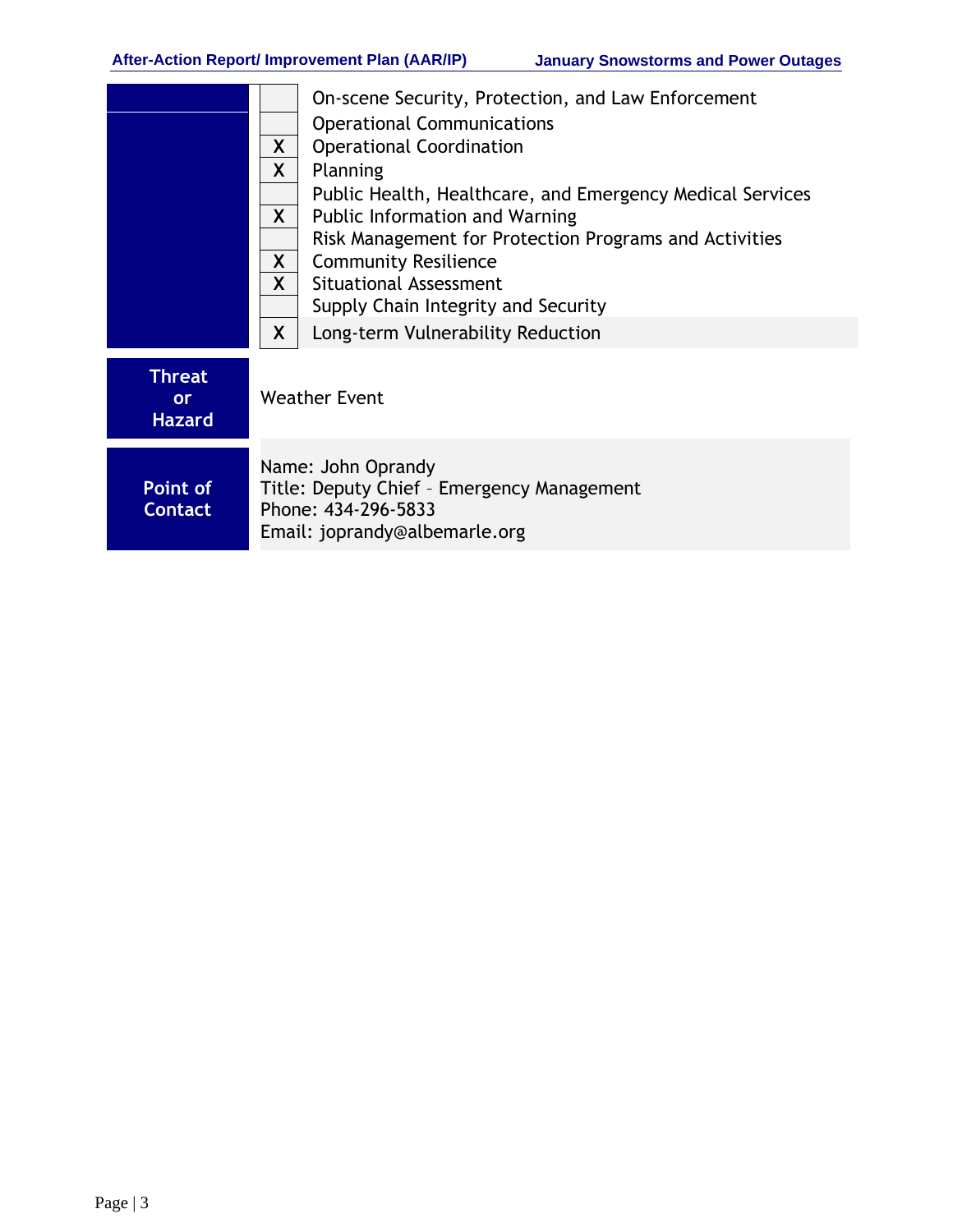## **Incident Summary**

On January 3<sup>rd</sup>, 2022, Albemarle County was impacted by a significant snowstorm. The storm produced approximately 6 to 8 inches of heavy, wet snow throughout the region accompanied by high winds. The heavy, wet snow acted more like a heavy ice coating, clinging to power lines and tree limbs, weighing them down considerably. The extra weight, coupled with the high winds, brought trees and power lines down in the region by the thousands. Within the first 24 hours of the storm, 70% of customers (residents and businesses) in Albemarle lost power. 72 hours later, nearly 40% of customers were still without power. The wide-spread impacts of the storm, inconsistent data from power companies, and telecommunication gaps in service limited reliable information.

In the aftermath of the storm, the County Incident Management Team (IMT) worked both internally and at a regional level (City of Charlottesville and University of Virginia) to provide public information, stand up warming and charging shelters, provide access to water, answer questions from the public, and guide residents to necessary resources and services. Ultimately on Monday, January 10<sup>th</sup>, County staff conducted a search and rescuestyle welfare check on residents presumed to be still without power one week after the storm.

As power was restored and demands on County response services decreased, another storm, expected to be similar in nature, was predicted. The IMT immediately began planning for the possibility of supporting residents, already weary and still rebounding from the effects of the first storm, through another widespread power outage. Thankfully, this storm was much less significant than initially projected and very few customers within the County lost power. Those that did were restored quickly.

In addition to what was considered a very significant event, the ongoing Covid-19 pandemic added challenges. At the time of the storm, the County was under a declared state of emergency due to the pandemic. CDC recommendations and County protocols evaluating the impacts and risks to community and staff health and safety influenced many IMT decisions. The County's depth of staff was also impacted by COVID since many essential personnel were out sick or quarantined due to the virus.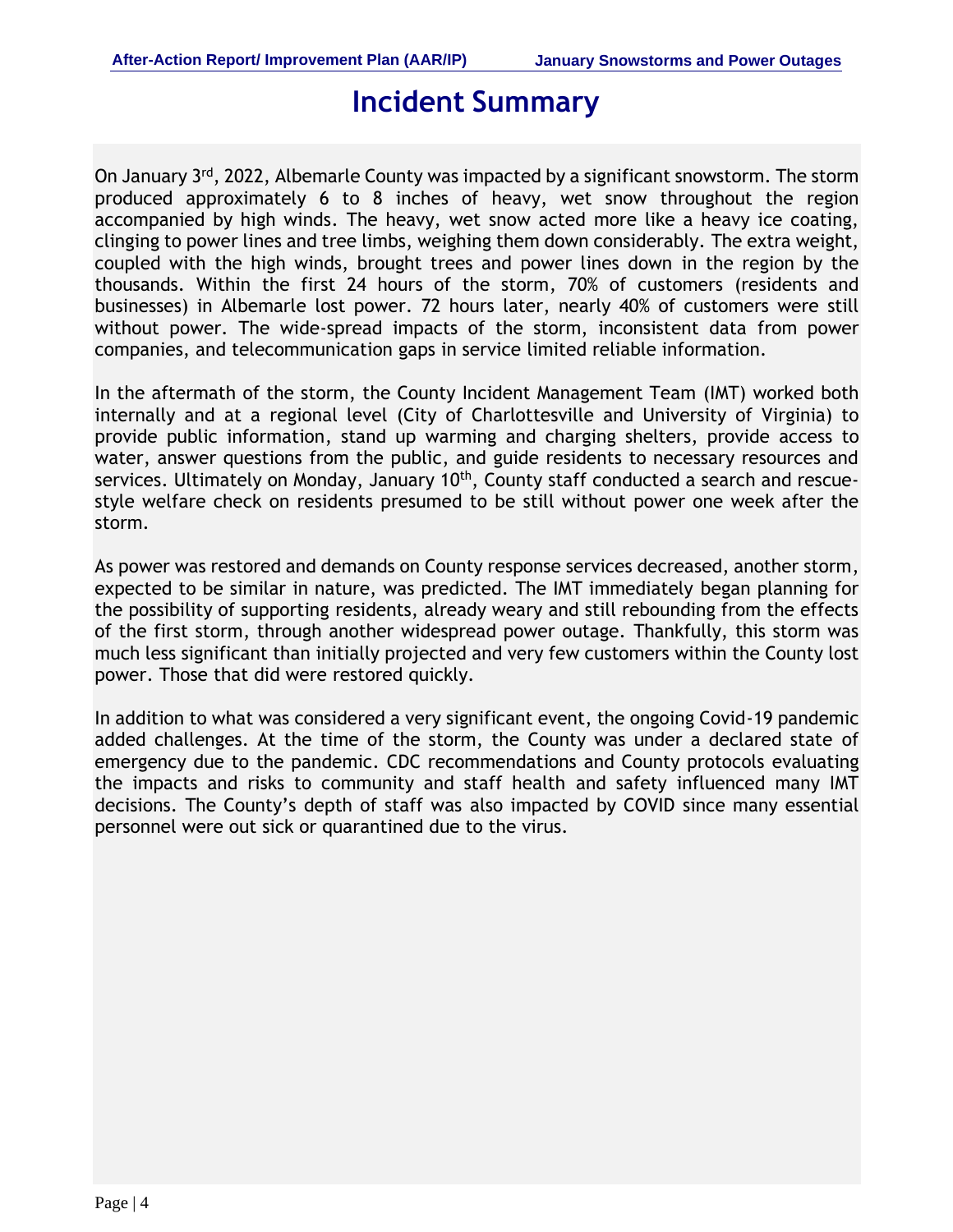#### **Planning**

#### Mission Area: All

Description: Conduct a systematic process engaging the whole community as appropriate in the development of executable strategic, operational, and/or tactical-level approaches to meet defined objectives.

#### **Strengths**

- The Regional Emergency Operations Plan (EOP) although a County-specific plan is identified as a need, the regional plan provided a good reference for the County's decisions and operations.
- Regional Emergency Management partners met frequently keeping the lines of communication open; City, UVA, and ECC partners were ready and willing to help (and did so).

#### **Areas for Improvement**

- The County does not have a County-specific Emergency Operations Plan and many among County staff are not familiar with the existing Regional EOP (which the County currently uses in lieu of its own).
- Clear plans on when and how the County, City, and University will come together into a regional EOC or Multi-agency Coordination group are not determined.
- The organization was not as prepared for the first storm of the season as it could have been. Tasks/activities to ready the organization for such events were, at best, not coordinated and, at worst, not conducted.
- This storm occurred during a holiday weekend. Not every department in the organization has identified key essential staff, created lines of authority, and created/updated an emergency contact list – nor is this information available in one concise place easy to obtain and quickly update just before or during a disaster.
- The County's snow removal plan, including many volunteer fire stations, worked well overall. Gaps were identified, particularly related to depth in staff qualified to perform snow removal operations. COVID reduced available staff considerably. Fire Rescue and Police both provided staffing for snow removal. The snow removal plan may need updating in the future to review this capacity and determine facility priorities.
- Plans to support the families of essential workers during a disaster are not in place. Essential staff are expected to be at work regardless of circumstances or challenges at home which causes stress for staff and families. The ability of staff to volunteer for additional disasterrelated duties may be impacted by these stressors as well.
- Notification processes and triggers exist for the regional form of emergency management/EOC but not for the County Incident Management Team (IMT) regarding communicating an escalating event and launching an IMT.
- Pre-planned and communicated levels of readiness to meet the anticipated threat are not identified for the County.
- The County does not have a Continuity of Operations Plan (COOP) and many of the observed areas for improvement may be addressed with a COOP.
- In addition to the County EOP, specific annexes addressing specific situations (such as a snow event) have not been created and exercised – the County IMT was left solving problems/issues in the moment that could be pre-planned and then regularly exercised to ensure knowledge of the plan and efficient/effective operations.
- The County has not regularly exercised plans that do exist and currently has many new staff in key positions.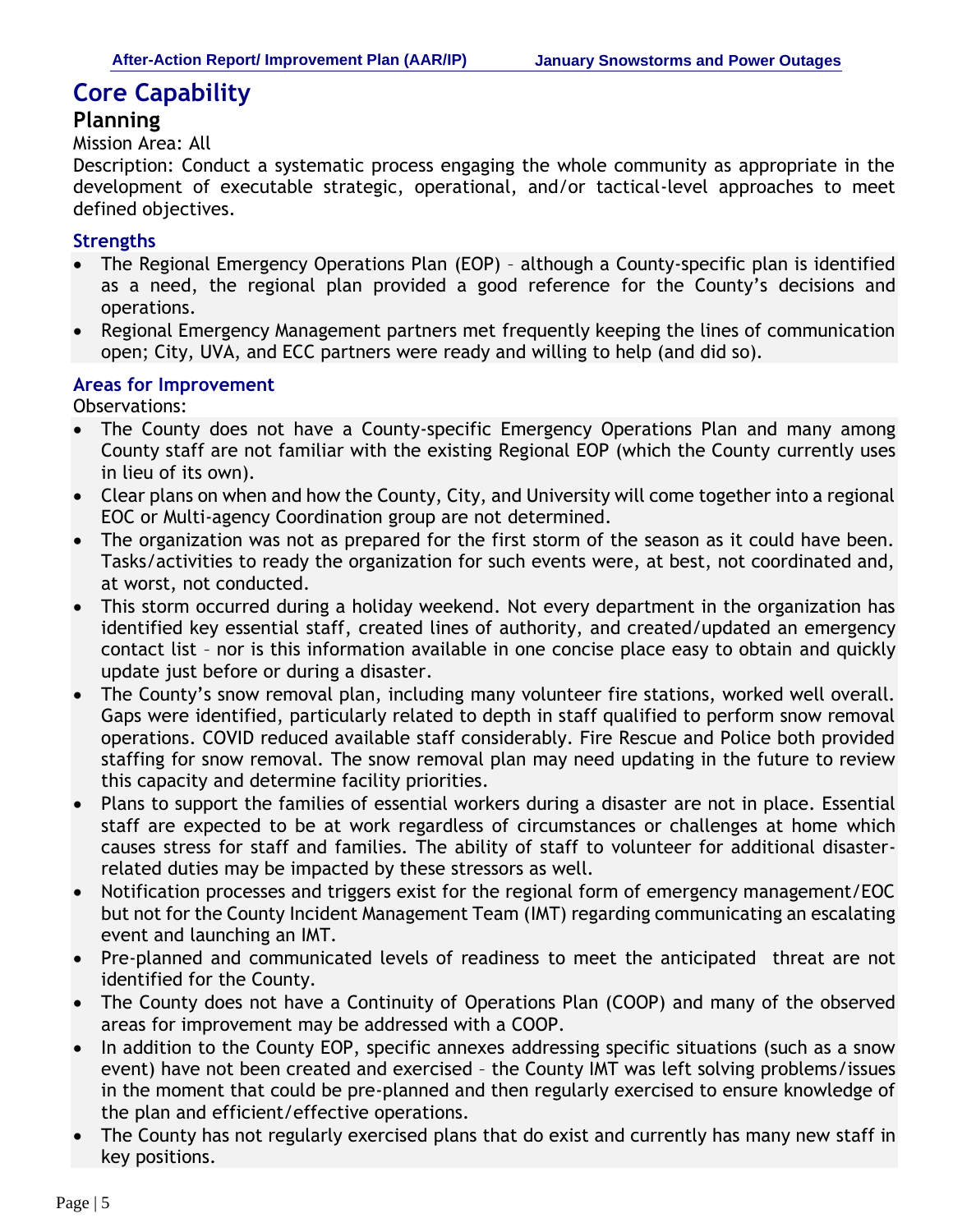- Key relationships between the County and those with significant influence in companies providing vital public infrastructure may exist but may be siloed. The relationships are not identified and tracked across the organization to ensure connections are established and maintained.
- There was some confusion, or questions, centered around what it means to be an essential employee during an emergency declaration and what "call back" or "emergency call back" means. Likewise, there were questions about compensation mechanisms for "call back" and "emergency call back," particularly for those employees outside of public safety.
- Although communication was received from some (Rappahannock Electric, Dominion, and VDOT), there was no direct contact with utility companies and/or VDOT ahead of the impending storm to understand plans and actions being taken in preparation.
- County Board of Supervisors members, though communicated with throughout the event, have not recently received information and education on Emergency Management plans, practices, and processes. More clarity on the role of a Board of Supervisors member during an emergency may be needed and additional tools/information may need to be provided during the emergency for a BOS member to engage with constituents.

#### **Health and Social Services**

#### Mission Area: Recovery

Description: Restore and improve health and social services capabilities and networks to promote the resilience, independence, health (including behavioral health), and well-being of the whole community.

#### **Strengths**

- This event challenged us to specifically identify the affected populations/groups we had to think and act creatively, which we did, to focus efforts on those most vulnerable to the power outages – manually overlaying power outage maps with maps indicating the County's most vulnerable populations.
- Key community partners were used for communication with and assessment of vulnerable populations. Connections with Ed Brooks, Yancey Community Center, and Dan Rosensweig, Habitat for Humanity, were particularly helpful.

#### **Areas for Improvement**

- There are areas/neighborhoods of the County where key community members are not identified to aid in connecting the County to social networks in all phases of emergency management.
- There are many areas of the County that are not easily identifiable as an individual neighborhood or community.
- The County does not have a single comprehensive list or database of community groups, neighborhood associations, church groups and other community resources that may be helpful before, during, and after an emergency or disaster.
- Agencies, such as Piedmont Housing Alliance and Habitat for Humanity, may not have established emergency plans for supporting vulnerable populations they house.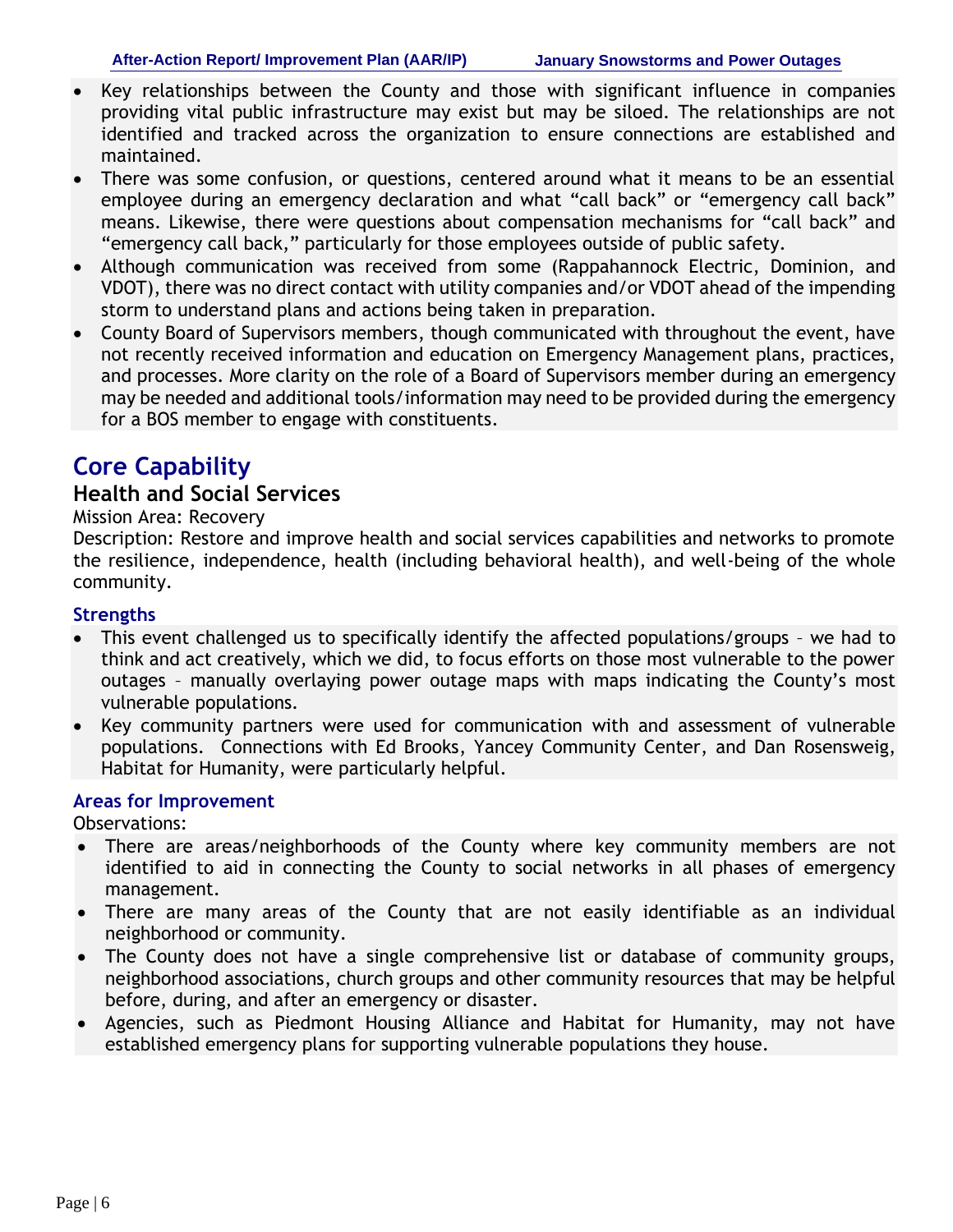## **Mass Care Services**

#### Mission Area: Response

Description: Provide life-sustaining and human services to the affected population, to include hydration, feeding, sheltering, temporary housing, evacuee support, reunification, and distribution of emergency supplies.

#### **Strengths**

- DSS and Parks and Rec staff quickly volunteered to open our first warming centers.
- Having personnel (Parks and Rec) living across the street from a community center (Greenwood) made it very easy to open and staff that as a warming center.
- The shower at Baker Butler Elementary was well used/received.
- The warming centers were appreciated by those who attended stories of charging hearing aids and just being able to talk with someone in a warm place were shared.
- The warming centers were well received by the general public appreciation was shown through social media.

#### **Areas for Improvement**

- Warming centers were stark only a place to sit. Cots, food, water, device charging outlets/cords and other basic necessities were not initially provided.
- Use of schools, particularly school shower facilities, included some challenges. Wifi and cell signals were weak, rooms were cold in some cases, shower water (showers are rarely used) was cold.
- A method/process for identifying those County staff willing and able to take on other duties during a disaster is needed. Identifying in advance County Staff who can be officially redeployed (in addition to those who volunteer) will increase staff to help with shelters and other disaster/crisis related tasks.
- What a warming center is, what amenities are expected/provided, and how they operate were not previously defined by the County nor communicated in advance to the community.
- Though a pet-ready shelter was believed to have been pre-planned and equipped for the region it was discovered the facility is no longer prepared to be pressed into service as such.
- Use of hotel rooms in the region was not well coordinated/communicated within the County/City/UVA region. Duplication of efforts and inefficient use of hotel room resources resulted.
- Hotel rooms were scarce in the area it was reported by several staff that none were available. Rooms reserved by the ECC for emergency use were cancelled and sold to others.
- The question of how to transport people and families who could not transport themselves, especially those with medical conditions, to warming centers or hotels was raised repeatedly among various staff.
- Once at the warming center facilities, signage indicating where to park, where to enter, which hallway to proceed down, etc. were sparse. Some confusion existed on where to go and what to do.
- Warming Center amenities, other than basic necessities, did not consider children. Parents were left attempting to keep children quiet sitting in a chair.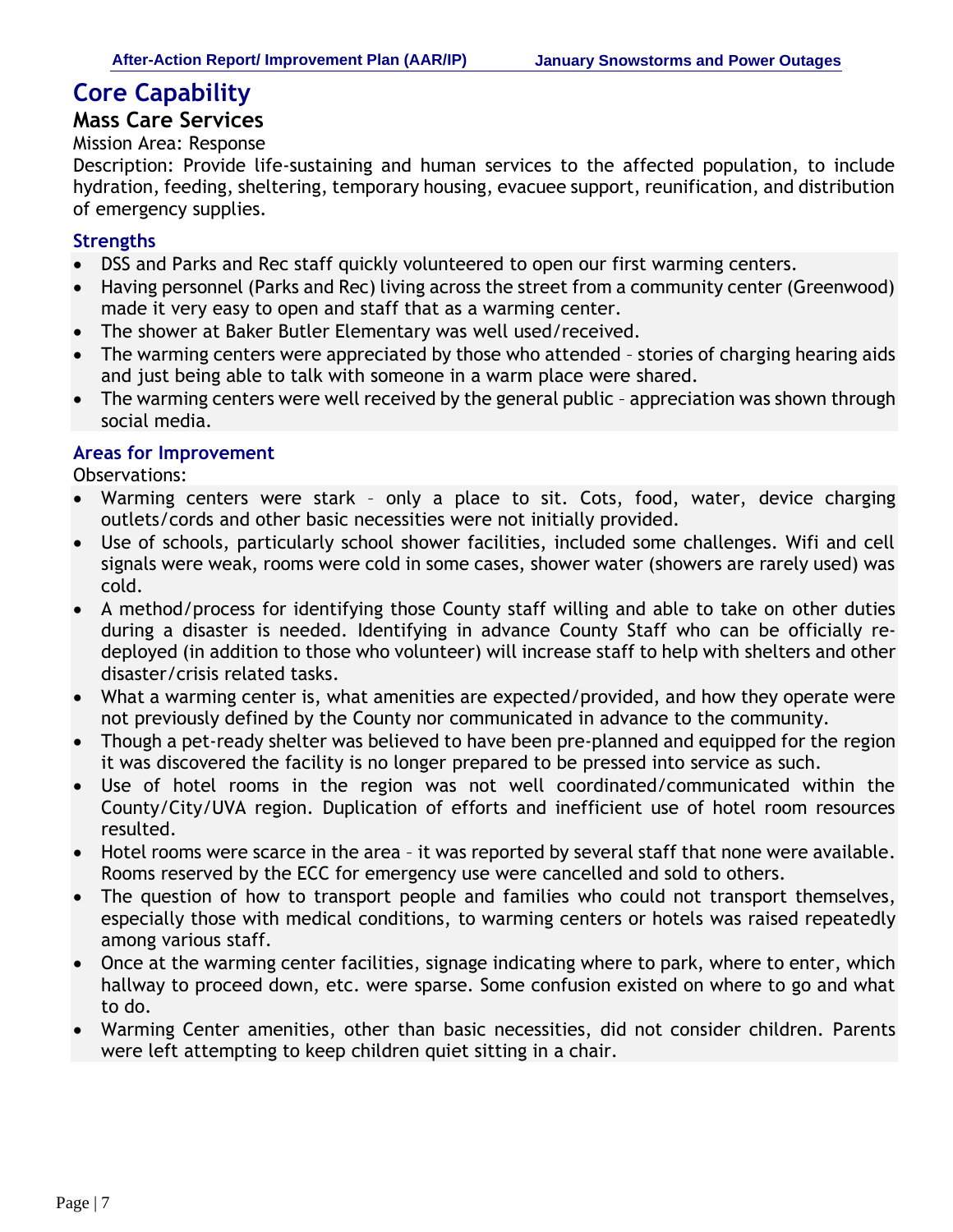#### **Operational Coordination**

Mission Areas: All

Description: Establish and maintain a unified and coordinated operational structure and process that appropriately integrates all critical stakeholders and supports the execution of core capabilities.

#### **Strengths**

- The IMT worked well together in planning and implementing objectives attributed to the amount of time the group has worked together as an IMT over the last 2 years.
- People stepped up to take on roles and tasks, prioritizing them over many others, to help the County respond to these events.
- Operations, though independent, were well coordinated with the City and University

#### **Areas for Improvement**

Observations:

- Some essential staff were taken out of play by the loss of power/internet and the inability to get away from home due to road conditions and downed trees.
- The structure and decision-making process of the Incident Management Team (IMT) was not familiar to all members of the team.
- There are no training records indicating who among County Staff have received National Incident Management System (NIMS) training, or IMT training.
- Essential staff expected to fill roles on an IMT are not identified
- An efficient technology-based system of communication and coordination is not fully developed to aid in operational coordination
- Essential staff often have challenges at home in terms of managing household, family, and neighborhood responsibilities during times of disaster or emergencies.

## **Core Capability**

#### **Public Information and Warning**

#### Mission Areas: All

Description: Deliver coordinated, prompt, reliable, and actionable information to the whole community through the use of clear, consistent, accessible, and culturally and linguistically appropriate methods to effectively relay information regarding any threat or hazard, as well as the actions being taken and the assistance being made available, as appropriate.

#### **Strengths**

- An Information telephone line was created and the recording was offered in multiple languages.
- Flyers printed in English and Spanish
- Use of CodeRed to enlist the help of neighbors
- Use of ACPD temporary road signs
- Use of key neighborhood leaders (i.e. Ed Brooks in Yancey/Esmont) for communication
- Social media, email, and traditional media were effective channels for those with access to internet, tv and/or radio.

#### **Areas for Improvement**

- Although the information line could be recorded in multiple languages, once it was staffed with live operators English was the only language available.
- Common language used by the public to identify facilities was not used to identify sites. (ie.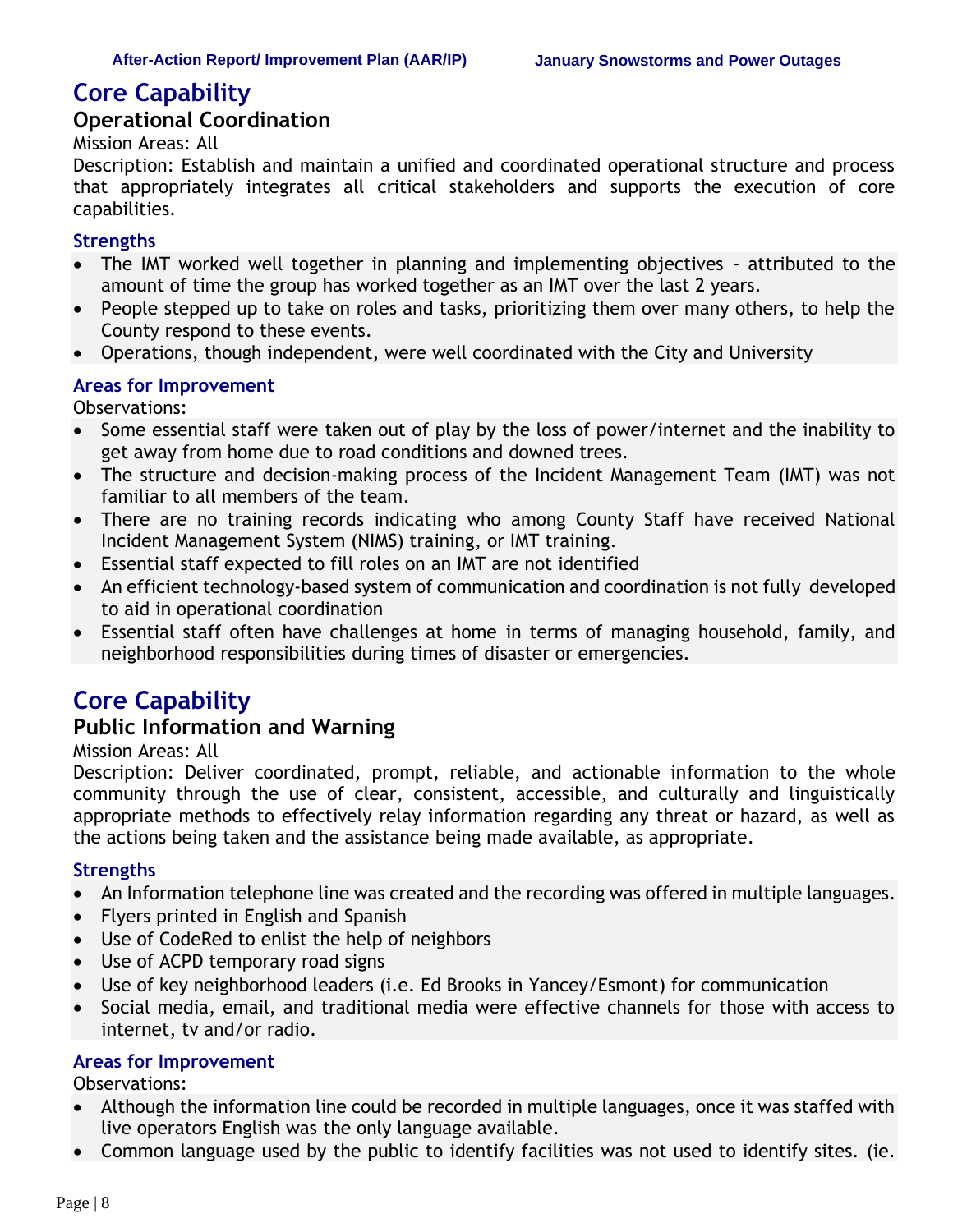Scottsville Community Center, which is better known in the community as "Old Scottsville School" or "Scottsville School Apartments").

- Additional signage needed temporary road signs; A-frame or lawn signs to direct people from near cross-streets or sidewalks; in-building signage directing residents to help.
- Expand use of church and other neighborhood networks to get the word out during a disaster when communication is down.
- CodeRed appears capable of being used more effectively. Training, effective system configuration, and clear process/protocol does not sufficiently exist.
- Social media platforms have emergency notification components which should be explored and implemented in concurrence with other strategies.
- There is very little, if any, direct contact information for County residents within County records.
- Public information and warning rely heavily on technology, electricity, the internet, and cellular phone coverage. Many of these were out of service during this event.
- The public information phone line took an excessive period of time to stand up due to some technology-related challenges.
- The regional Joint Information Center was not officially "stood up" but several people involved were using that language in describing the coordinated communication efforts. Not all efforts were coordinated and it was not communicated specifically that the JIC was formally mobilized.

## **Core Capability**

### **Community Resilience**

#### Mission Areas: Mitigation

Description: Enable the recognition, understanding, communication of, and planning for risk and empower individuals and communities to make informed risk management decisions necessary to adapt to, withstand, and quickly recover from future incidents.

#### **Strengths**

- There were many stories heard of neighbors helping neighbors the community's attitude towards resilience is strong.
- A number of people in the community offered assistance further evidence of a positive climate for resilience

#### **Areas for Improvement**

- Community awareness of the expectation of residents to sustain themselves for a 72-hour period seemed low – many seemed unprepared for the task.
- Expectations are unknown, and capabilities of the County are low, to support those most vulnerable with specific tangible aid in their homes or neighborhoods before or during an event (i.e. mobile charging trailers, solar chargers, batteries, flashlights, hand warmers).
- Snow remaining on sidewalks, and improperly cleared from streets, poses a problem for mobility and safety of pedestrians and drivers, impeding community resiliency. This issue may also increase the impact of a second storm following closely behind the first.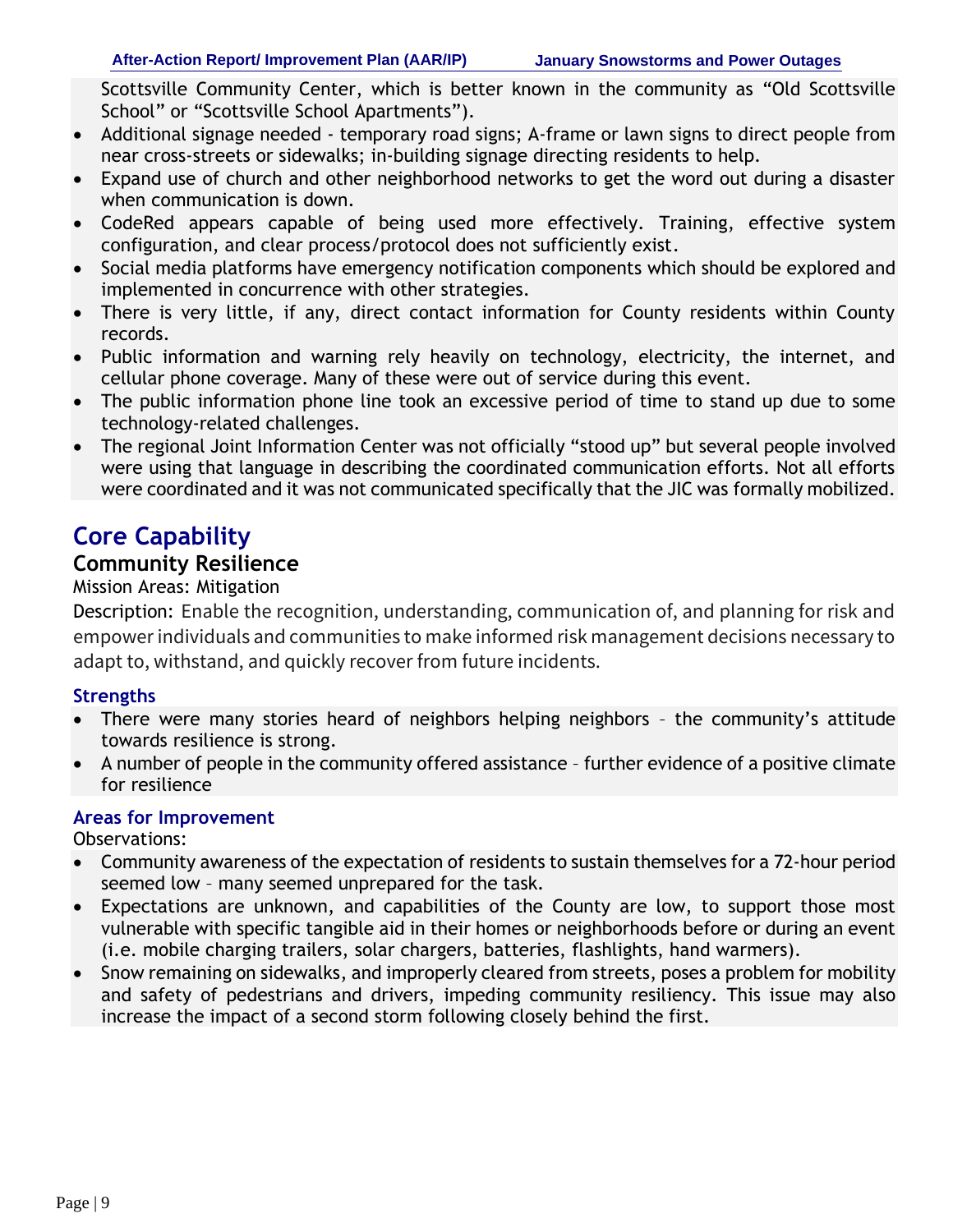#### **Situational Assessment**

Mission Area: Response

Description: Provide all decision makers with decision-relevant information regarding the nature and extent of the hazard, any cascading effects, and the status of the response.

#### **Strengths**

- Staff reacted quickly from immediate lessons learned in the aftermath of the 1/3 storm and were better prepared for the possibilities associated with the 1/16 storm.
- A single situation assessment was created and communicated among the IMT for the 1/16 storm.
- A local Meteorologist, Travis Koshko, was utilized by the team for discussion and help in refining the situation assessment and likely impacts of the 1/16 storm.

#### **Areas for Improvement**

Observations:

- The 1/3 storm caught the majority of the organization flat-footed. Awareness of the storm's arrival and timing, as well as its possible impact, were either unknown or underestimated.
- A consistent, concise, organization wide situational assessment tool is not utilized.
- Who is responsible, organization wide, to communicate a situation assessment (and its urgency), to whom, and what those individuals are expected to do once it is received is not defined.
- There was very little detail or specific information provided by power companies as to the magnitude of the problem and the specific customers affected. In most cases, requested information on those without power was refused.
- The County IMT relied too heavily on the estimated restoration times from Dominion Power in making its decisions.

## **Core Capability**

#### **Long-term Vulnerability Reduction**

#### Mission Area: Mitigation

Description: Build and sustain resilient systems, communities, and critical infrastructure and key resources lifelines so as to reduce their vulnerability to natural, technological, and human-caused threats and hazards by lessening the likelihood, severity, and duration of the adverse consequences.

#### **Strengths**

• Critical infrastructure within the County was identified ahead of time with Dominion VA Power. Other priority facilities have also been identified.

#### **Areas for Improvement**

- Tree trimming and right of way maintenance is integral to preventing power outages. Though some utility rights of way throughout the County are well maintained, others are not.
- It was unknown during the storm aftermath whether or not critical infrastructure had been identified with power companies other than Dominion.